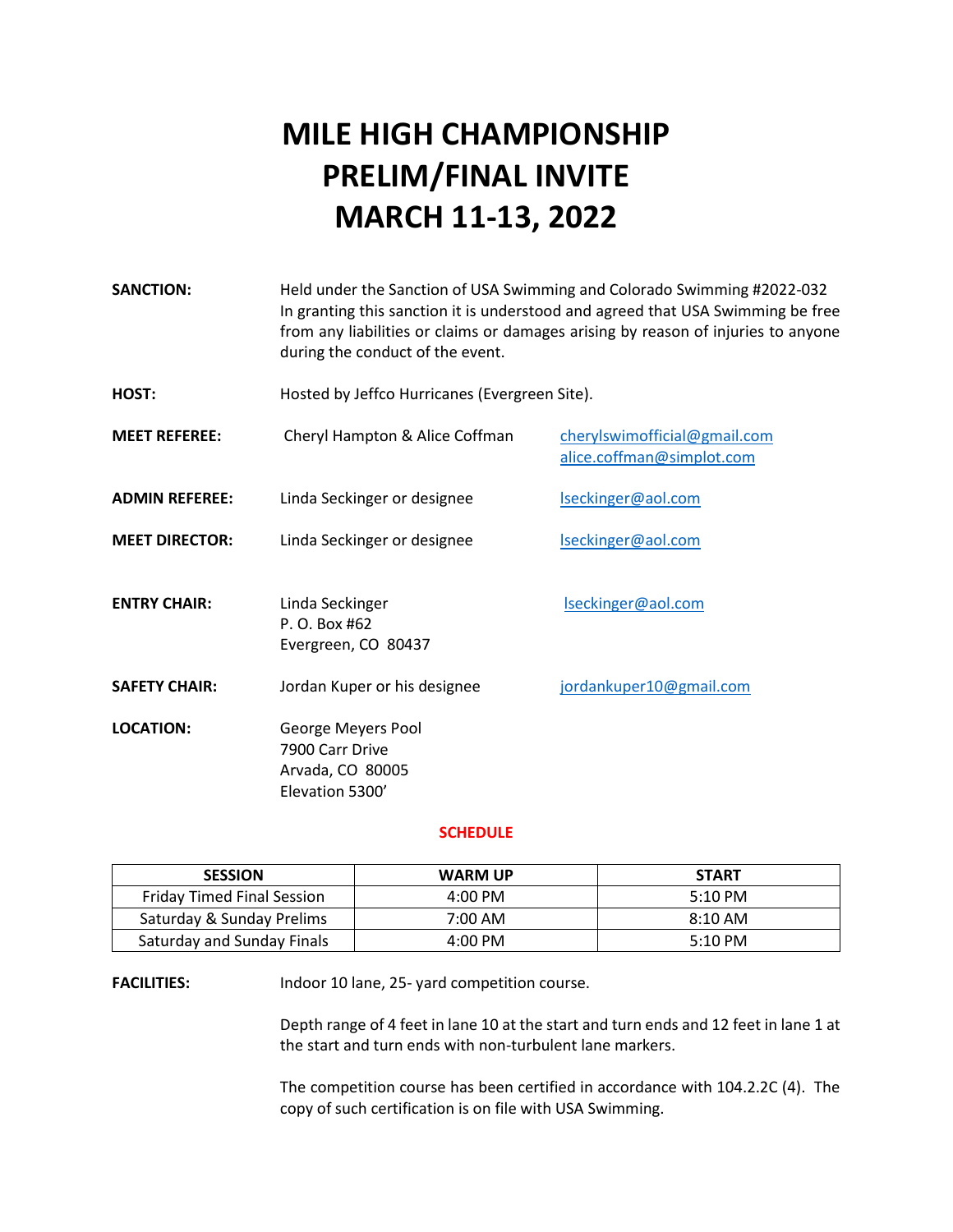**TIMING:** Colorado Times System 6 with 10-lane scoreboard. Electronic timing with touch pads, back-up buttons and manual stopwatches on each lane.

**RULES**: This will be a prelim/final format for the Saturday and Sunday sessions. Fridays sessions will be a timed final session.

> The National Scratch rule will be enforced for this meet. Please refer to 207.11.6 for penalties for a no show (NS) in prelims and finals.

The meet will be pre-seeded for timed final events on Friday evening that do not require positive check-in.

The prelim/final events will be seeded after the scratch deadline for each session has closed.

| <b>Session</b>        | <b>Scratch Deadline</b>              |
|-----------------------|--------------------------------------|
| Saturday Prelims      | Friday 5:00 PM                       |
| Saturday Finals       | 30 Minutes after the last announced  |
|                       | event of the prelim session          |
| <b>Sunday Prelims</b> | 30 minutes after the published start |
|                       | time for Finals on Saturday          |
| <b>Sunday Finals</b>  | 30 minutes after the last announced  |
|                       | event of the prelim session          |

#### **SCRATCH DEADLINE**

Per USA Swimming rule 302.4, Colorado Swimming, Inc. will impose a fine of \$100.00 per swimmer who shows up on the post meet registration check and will have this fee charged to their team account. Teams will receive ONE pre meet recon email as a reminder to register the unregistered swimmers. As soon as the post meet registration check is run the team will be charged for any unregistered swimmers. Deck Pass is an acceptable for proof of membership.

Current 2022 USA Swimming rules, including Minor Athlete Abuse Prevention Policy (MAAPP), will govern the procedure of the meet.

Age as of March 11, 2022 will determine the swimmer's age for the duration of the meet.

In order for a swimmer to represent a team, the team must be a 2022 member of Colorado Swimming.

No swimmer who is not a member of USA Swimming shall be allowed to complete. A meet recon prior to the meet will help identify any athlete that is not in compliance. While it is absolutely the responsibility of the athlete member to complete the requirements of membership (including APT for 18 & over athletes), as a safeguard, it is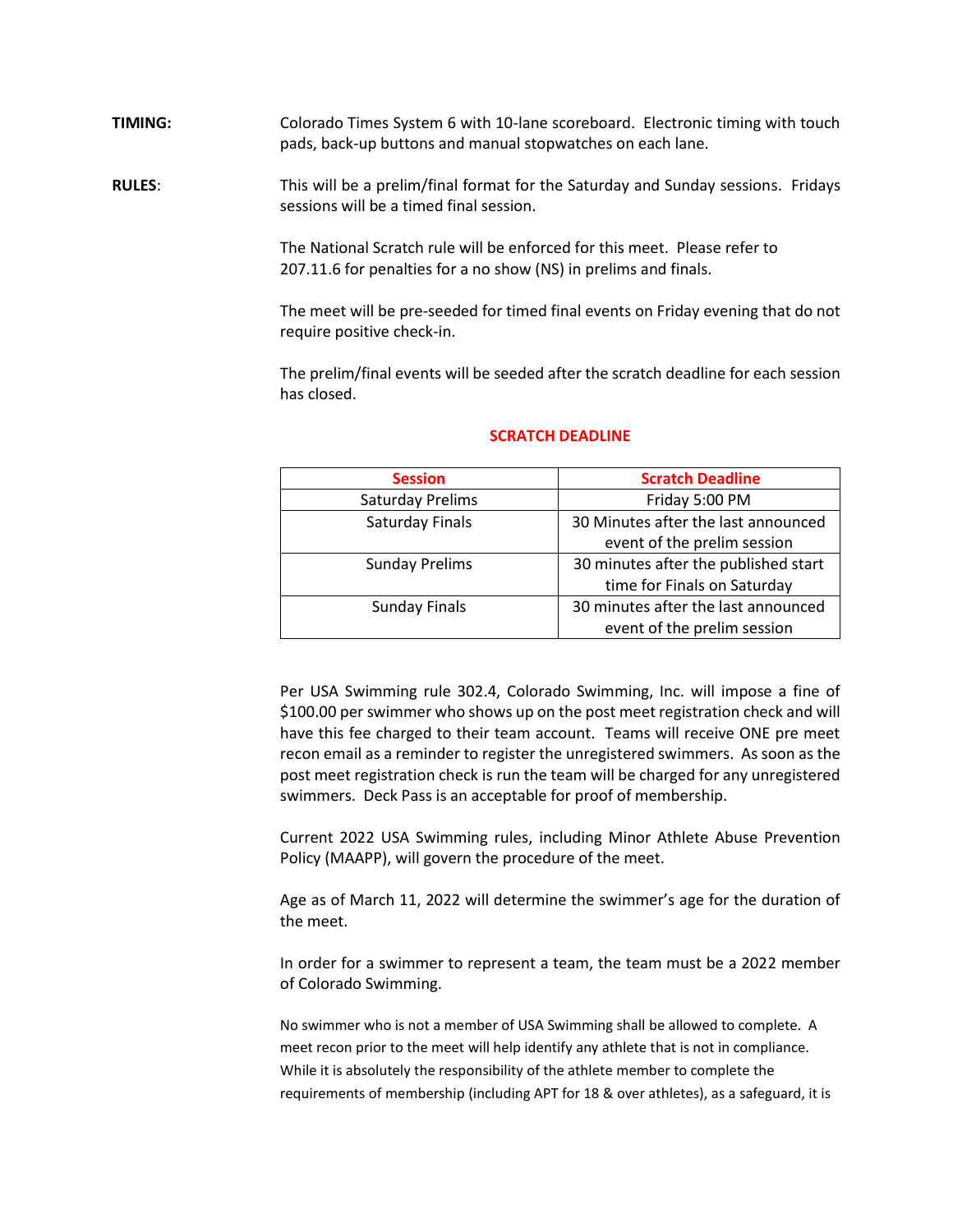the responsibility of the LSC to ensure that all swimmers competing in a sanctioned event be members of USA Swimming in good standing.

Each 11&O swimmer may enter 1 relay and 3 individual events per day with a maximum of 7 events for the meet.

Each 10&U swimmer may enter 1 relay and 4 individual events per day with a maximum of 8 events for the meet.

Relays are limited to three (3) relays per team per event.

**Two heats (20 swimmers each gender) will be brought back for Finals for the 11-12's. Four heats (40 swimmers each gender) will be brought back for Finals for 13-Overs. 14&U swimmers may swim any event that they did not swim at the CSI 14&U State Championships.** 

The 400 IM and 500 Freestyle requires positive check in to swim the event. Positive check in will close at 4:30 PM on Friday, March 11<sup>th</sup>.

Swimmers entered in the 500 Freestyle must provide their own two (2) timers and counter.

No Exhibition swimming is allowed.

The Meet Referee will have final authority on all matters related to the conduct of the meet.

Colorado Swimming warm-up procedures will be followed.

Coaches and officials must have current certification. Deck Pass is acceptable proof of USA Swimming membership. Current certification for all coaches is mandatory. Coaches that are not in compliance will not be allowed on deck.

Coaches will be provided warm-up assignments.

Each team will be required to provide timers for the duration of the meet.

**No Spectators under current Covid-19 Restrictions – will be updated with new covid policy** 

Timelines, Warm Up schedule, and Lane timing assignments will be emailed no later than Wednesday, March 9, 2022

**SPECIAL NOTE:** "Use of audio or visual recording devices, including a cell phone, is not permitted in changing areas, rest rooms, or locker rooms."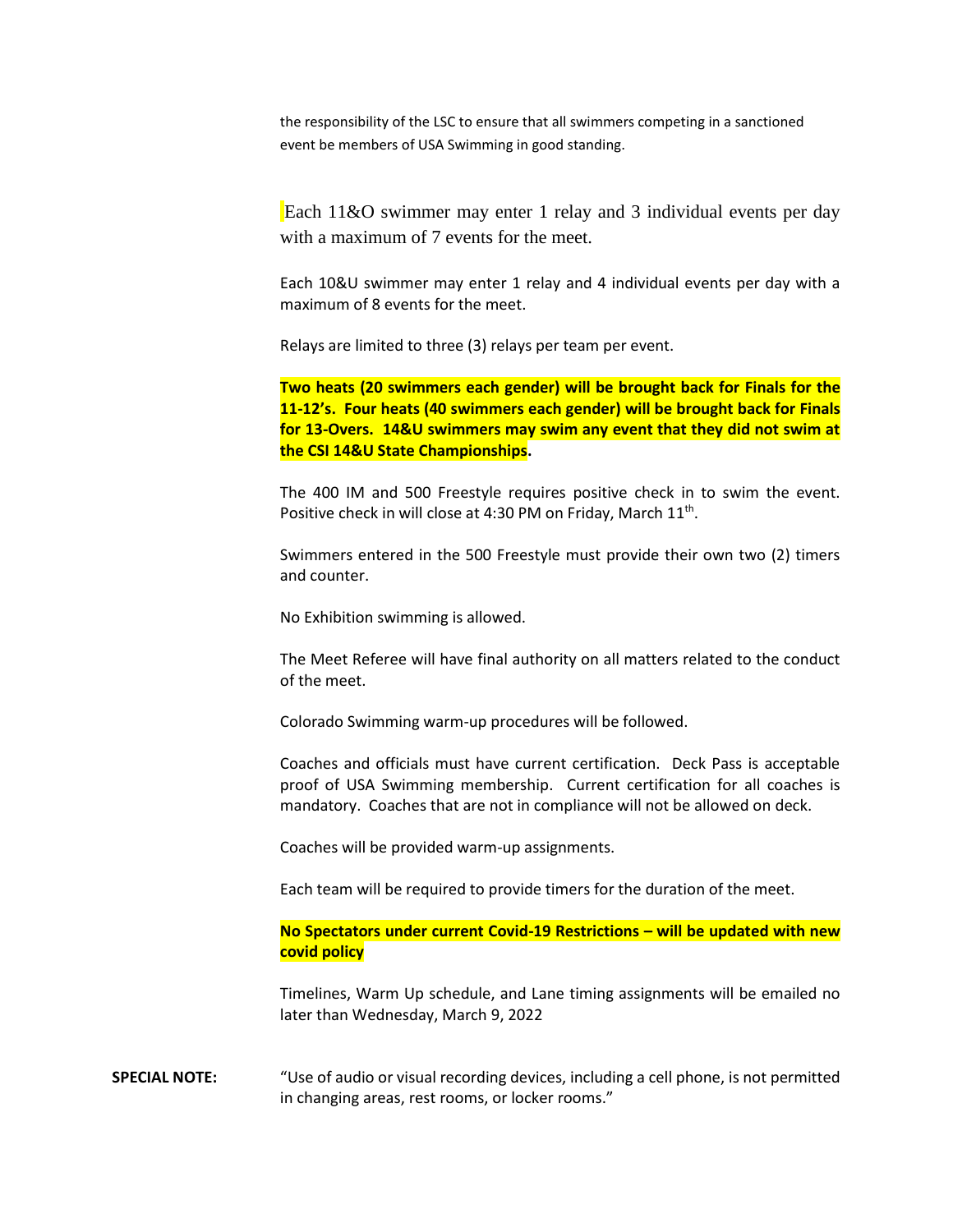#### **DECK CHANGING IS PROHIBITED.**

"Photography from behind the starting blocks is prohibited during starts for individual and relay events."

"Operation of a drone, or any other flying apparatus is prohibited over the venue (pools, athlete/coach areas, spectator areas and open-ceiling locker rooms) anytime athletes, coaches, officials and/or spectators are present. At a sanctioned competitive event, USA Swimming athlete members must be under the supervision of a USA Swimming member coach during warm-up, competition, and warm-down. Unattached/unaccompanied swimmers will be assigned to an Evergreen team coach for warm-up/warm-down and will act in their interests for the meet, and must report to the meet referee for assignment

of the coach.

No smoking allowed on deck, in the building or any area frequented by swimmers.

No glass bottles on deck or in the restrooms.

Hospitality will be provided for coaches and officials.

Bleachers and other seating will be provided.

**ELIGIBILITY:** Open to all Colorado Swimming athletes holding a current USA Swimming registration membership. Swimmers must be prepared to show registration if requested.

> Any swimmer entered in the meet must be certified by a USA Swimming membercoach as being proficient in performing a racing start or must start each race from within the water. When unaccompanied by a member-coach, it is the responsibility of the swimmer or the swimmers legal guardian to ensure compliance with this requirement.

**AWARDS:** 12-Unders Individual Medals for 1<sup>st</sup>, 2<sup>nd</sup> & 3<sup>rd</sup> - Ribbons will be awarded for 4<sup>th</sup> – 20th . No 13-Over Awards . **Ribbons for Relays for 12-Unders.**

**ENTRY FEES:** Individual Events: \$10.00 (\$1.05 will go to the CSI Support Fund.) Relay Events: \$16.00 Pool Surcharge: \$14.00

**Entries due Tuesday March 3 at 6:00 pm (No updated files allowed)**

**ENTRY**

**PROCEDURES:** Please make all entries using Hy-Tek or Team Unify export files. Copies of the individual entry report and entry fee report must accompany entries.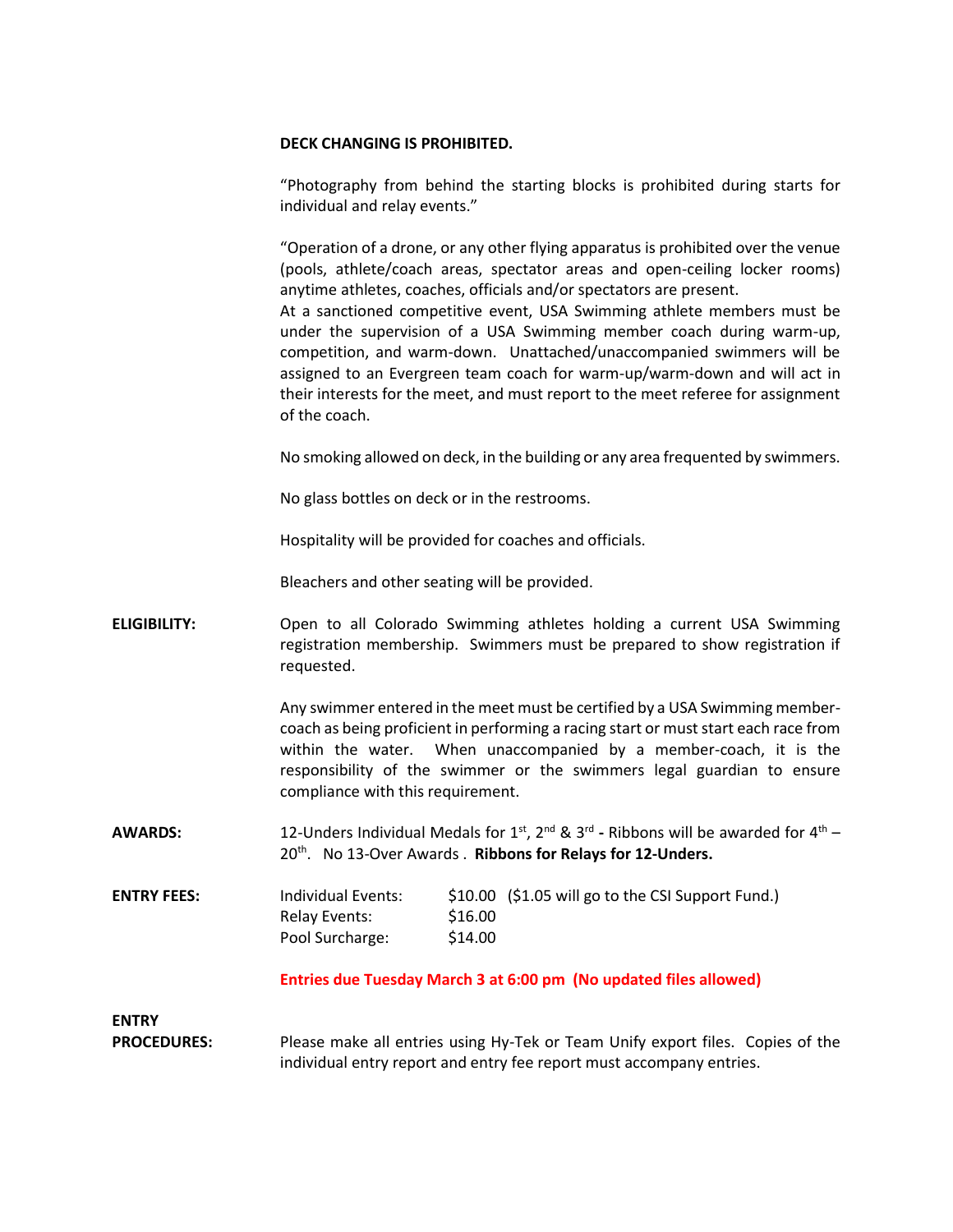Please include attending lead coach's name, address, email address and phone number with your entries.

**NT** entries will be accepted and will be seeded with the slowest heats except for those events that have qualifying time standards attached.

The event template will be available after February  $1<sup>st</sup>$ . Please email the Meet Director for a copy of the file if you would like one.

Late or Deck entries will be accepted at the discretion of the Meet Director for \$10.00 per event and a \$14.00 surcharge if the swimmer is not already entered in the meet. No Deck Registrations will be accepted.

Deck entries will be accepted prior to the scratch deadline. After the scratch deadline no new heats will be created and the swimmer will be seeded in the first available open lane of the event. Swimmers deck entering that are not already in the meet must show proof of current registration.

**MEET UPDATE TEAM INFO:** Team Phone number – 303-635-6989 Team Web Page: [www.evergreenswimteam.org](http://www.evergreenswimteam.org/)

> **Inclement weather guidance will be posted on the team's web page and updated by 6:30 AM reporting any last minute cancellations or delayed start times.**

#### **Covid-19**

 i. We have taken enhanced health and safety measures to reduce the spread of COVID-19; however, we cannot guarantee that you will not be exposed to COVID-19. An inherent risk of exposure to COVID-19 exists in any public place where people are present. COVID-19 is an extremely contagious disease that can lead to severe illness and death. According to the Centers for Disease Control and Prevention, senior citizens and guests with underlying medical conditions are especially vulnerable. Physical presence at the meet may increase the risk of contracting COVID-19. Meet participants and spectators voluntarily assume all risks related to exposure to COVID-19 and voluntarily accept sole responsibility for any personal injury, illness, permanent disability or death that may result.

ii. USA Swimming, Inc., cannot prevent you (or your child(ren)) from becoming exposed to, contracting, or spreading COVID-19 while participating in USA Swimming sanctioned events. It is not possible to prevent against the presence of the disease. Therefore, if you choose to participate in a USA Swimming sanctioned event, you may be exposing yourself to and/or increasing your risk of contracting or spreading COVID-19.

iii. BY ATTENDING OR PARTICIPATING IN THIS COMPETITION, YOU VOLUNTARILY ASSUME ALL RISKS ASSOCIATED WITH EXPOSURE TO COVID-19 AND FOREVER RELEASE AND HOLD HARMLESS USA SWIMMING AND [THE LSC] AND EACH OF THEIR OFFICERS, DIRECTORS, AGENTS, EMPLOYEES OR OTHER REPRESENTATIVES FROM ANY LIABILITY OR CLAIMS INCLUDING FOR PERSONAL INJURIES, DEATH, DISEASE OR PROPERTY LOSSES, OR ANY OTHER LOSS, INCLUDING BUT NOT LIMITED TO CLAIMS OF NEGLIGENCE AND GIVE UP ANY CLAIMS YOU MAY HAVE TO SEEK DAMAGES, WHETHER KNOWN OR UNKNOWN, FORESEEN OR UNFORESEEN, IN CONNECTION WITH EXPOSURE, INFECTION, AND/OR SPREAD OF COVID-19 RELATED TO PARTICIPATION IN THIS COMPETITION.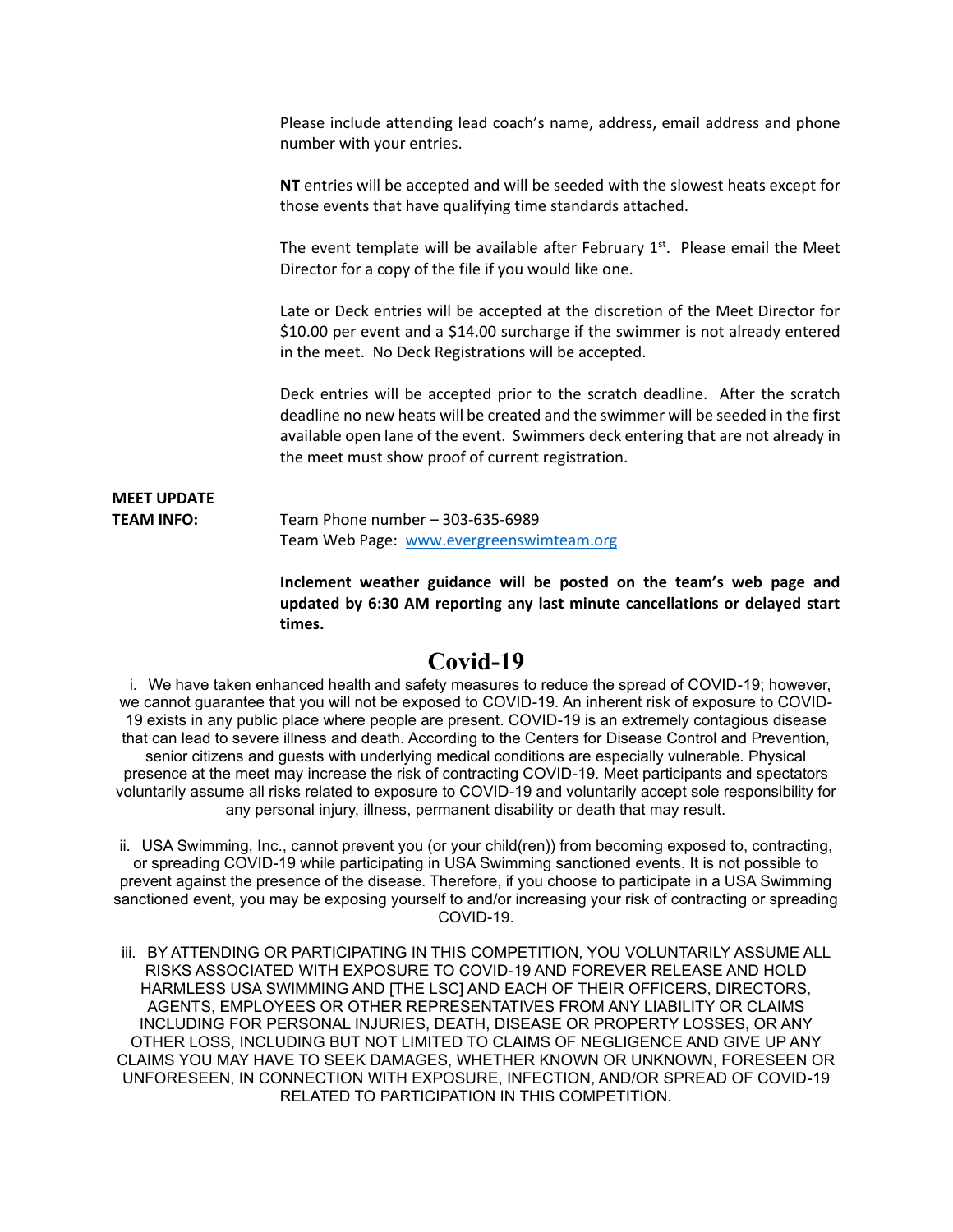| Girls          |      | Age       | <b>Event Description</b> |      | <b>Boys</b> |
|----------------|------|-----------|--------------------------|------|-------------|
|                | 4:00 | 10&U      | <b>200 IM</b>            | 4:00 | 2           |
| $\overline{3}$ | 3:45 | $11 - 12$ | <b>200 IM</b>            | 3:45 | 4           |
| 5              | 6:30 | $13 - 14$ | <b>400 IM</b>            | 6:30 | 6           |
|                | 6:15 | Open      | <b>400 IM</b>            | 6:15 | 8           |
| 9              | 3:45 | 10&U      | 200 Free                 | 3:45 | 10          |
| 11             | 6:45 | $11 - 12$ | 500 Free                 | 6:45 | 12          |
| 13             | 6:15 |           | <b>13-Over 500 Free</b>  | 6:15 | 14          |

## **Friday March 11 th, 2022, Timed Finals Session #1 Warm-up 4:00 pm, Start 5:00 pm**

## **Positive check-in for (400 IM and 500 Free Session 1)**

### **Saturday March 12 th, 2022 Session #2 Warm-up 7:00 am, Start 8:00 am**

| Girls         |      | Age | <b>Event Description</b>    |      | <b>Boys</b>   |
|---------------|------|-----|-----------------------------|------|---------------|
| 15 TFP        |      |     | 12& Under 200 Free Relay    |      | <b>16 TFP</b> |
| <b>17 TFP</b> |      |     | 13&Over 200 Free Relay      |      | <b>18 TFP</b> |
| 19            |      |     | 11-12 100 Free              |      | 20            |
| 21            |      |     | <b>13&amp;Over 100 Free</b> |      | 22            |
| 23            |      |     | 11-12 50 Back               |      | 24            |
| <b>25 TFP</b> | 3:45 |     | 12-Under 200 Fly            | 3:45 | <b>26 TFP</b> |
| 27            |      |     | 13&Over 200 Fly             |      | 28            |
| 29            |      |     | 11-12 100 Breast            |      | 30            |
| 31            |      |     | 13&Over 100 Breast          |      | 32            |
| 33            |      |     | 11-12 $50$ Fly              |      | 34            |
| 35 TFP        | 3:30 |     | 12&Under 200 Back           | 3:30 | <b>36 TFP</b> |
| 37            |      |     | <b>13&amp;Over 200 Back</b> |      | 38            |
|               |      |     | 13&Over 200 IM              |      | 40            |

## **TFP – Timed Final in Prelims**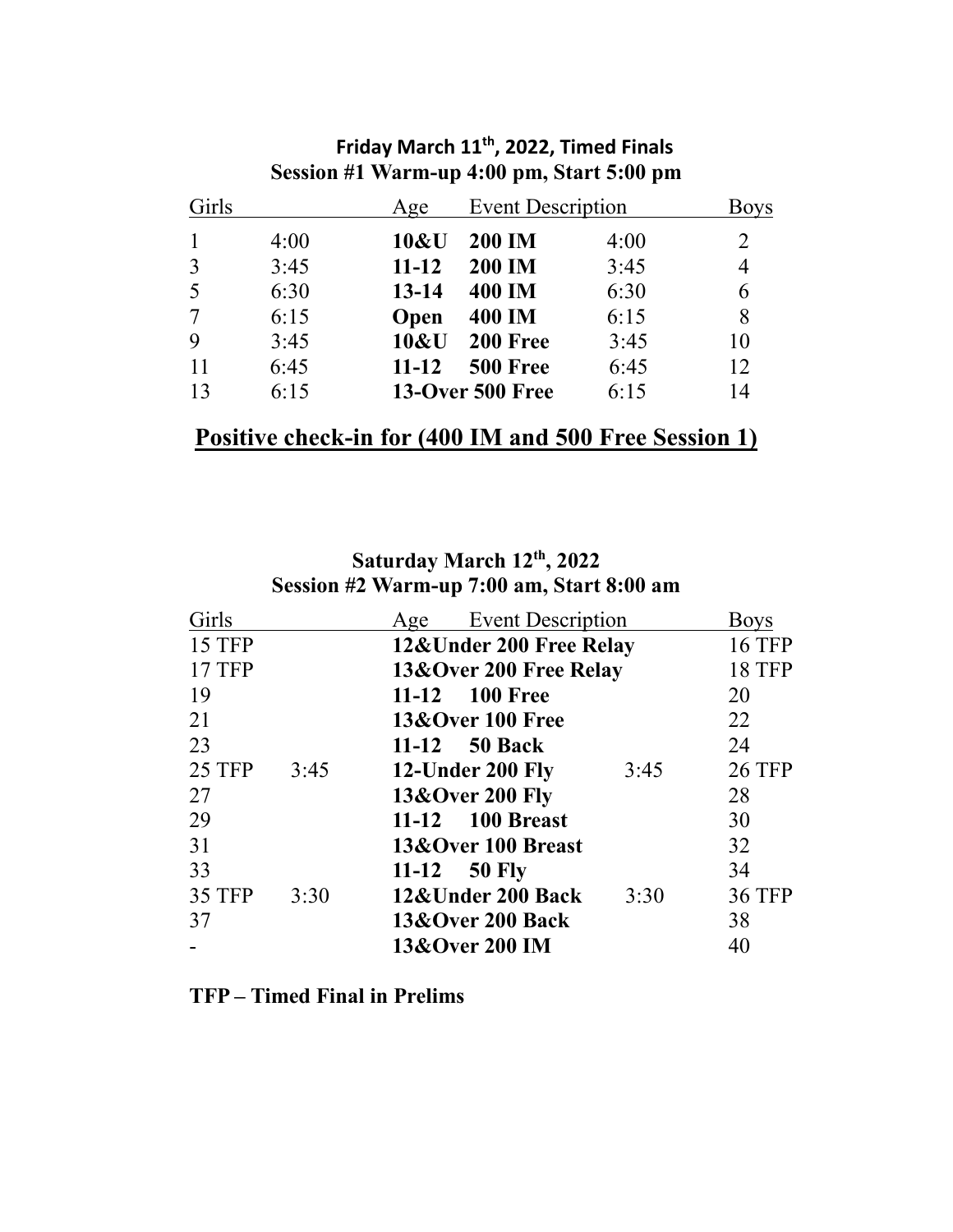|       | Saturday March 12th, 2022<br><b>Session #3 Warm-up TBA, Start TBA</b> |             |
|-------|-----------------------------------------------------------------------|-------------|
| Girls | <b>Event Description</b><br>Age                                       | <b>Boys</b> |
| 41    | <b>10&amp;Under Free Relay</b>                                        | 42          |
| 43    | 10&Under 100 Free                                                     | 44          |
| 45    | <b>8&amp;Under 25 Fly</b>                                             | 46          |
| 47    | 10&Unders 50 Fly                                                      | 48          |
| 49    | <b>8&amp;Unders 25 Breast</b>                                         | 50          |
| 51    | <b>10&amp;Unders 100 Breast</b>                                       | 52          |
| 53    | 10&Unders 50 Back                                                     | 54          |
| 55    | 10&Unders 100 IM                                                      | 56          |

|  |  |  | Saturday March 12th, 2022 |  |
|--|--|--|---------------------------|--|
|--|--|--|---------------------------|--|

|       | Session #4 Warm-up 4:00 pm, Start 5:00 pm |                       |             |
|-------|-------------------------------------------|-----------------------|-------------|
| Girls |                                           | Age Event Description | <b>Boys</b> |
| 19    | 11-12 100 Free                            |                       | 20          |
| 21    | 13-14 100 Free                            |                       | 22          |
|       | <b>15&amp;Over 100 Free</b>               |                       |             |
| 23    | 11-12 50 Back                             |                       | 24          |
| 27    | 13-14 200 Fly                             |                       | 28          |
|       | <b>15&amp;Over 200 Fly</b>                |                       |             |
| 29    | 11-12 100 Breast                          |                       | 30          |
| 31    | 13-14 100 Breast                          |                       | 32          |
|       | 15&Over 100 Breast                        |                       |             |
| 33    | $11-12$ 50 Fly                            |                       | 34          |
| 37    | 13-14 200 Back                            |                       | 38          |
|       | <b>15&amp;Over 200 Back</b>               |                       |             |
|       | $13 - 14$                                 | 200 IM                | 40          |
|       | 15&Over 200 IM                            |                       |             |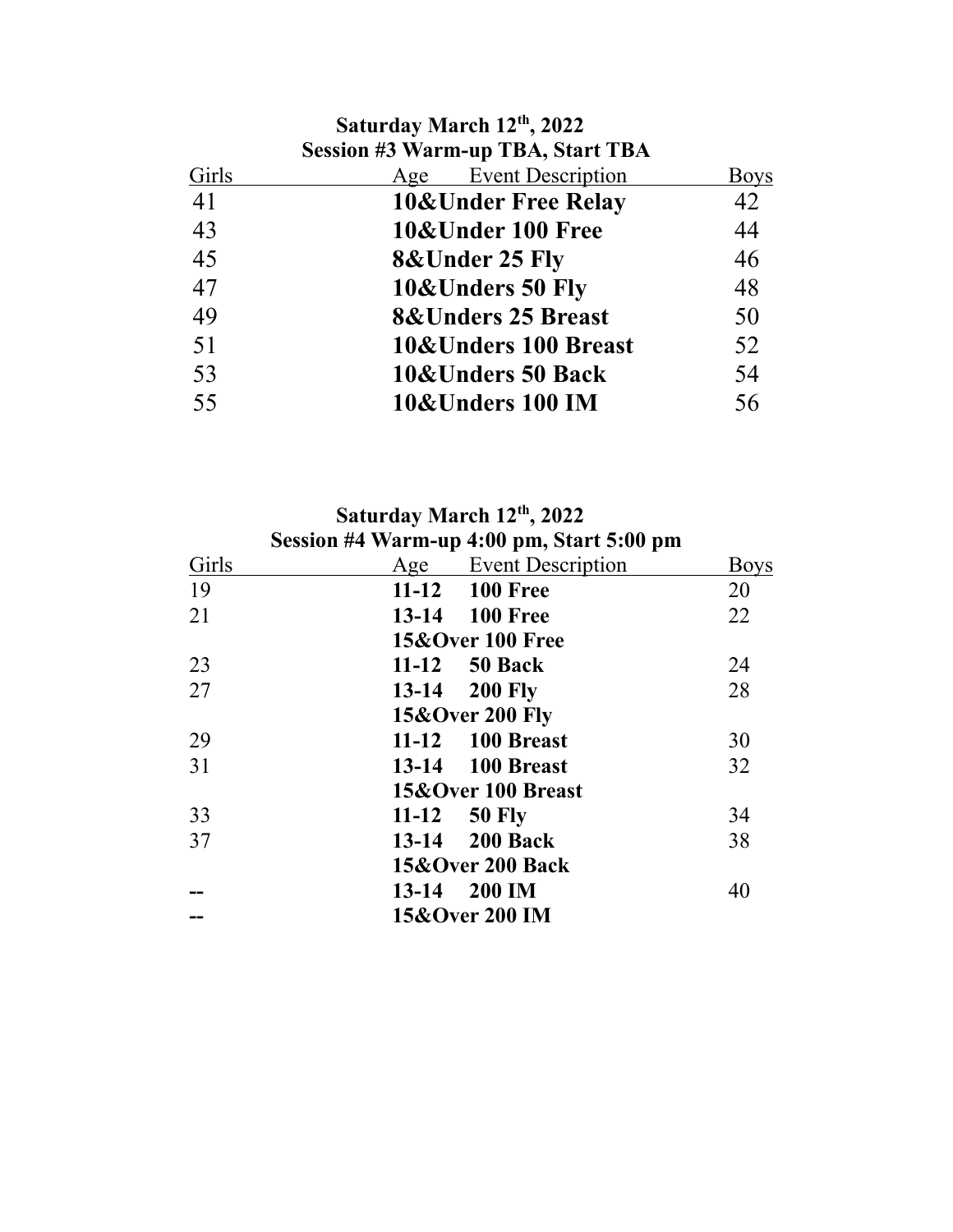|               |                                           | Sunday March 13th, 2022     |               |  |
|---------------|-------------------------------------------|-----------------------------|---------------|--|
|               | Session #5 Warm-up 7:00 am, Start 8:00 am |                             |               |  |
| Girls         |                                           | Age Event Description       | <b>Boys</b>   |  |
| 57            |                                           | 12&Under 200 Med Relay      | 58            |  |
| 59            |                                           | 13&Over 200 Med Relay       | 60            |  |
| 61            |                                           | 11-12 100 Fly               | 62            |  |
| 63            |                                           | 13&Over 100 Fly             | 64            |  |
| 65            |                                           | 11-12 50 Breast             | 66            |  |
| <b>67 TFP</b> | 3:30                                      | 12&Under 200 Free<br>3:30   | <b>68 TFP</b> |  |
| 69            |                                           | <b>13&amp;Over 200 Free</b> | 70            |  |
| 71            |                                           | 11-12 100 Back              | 72            |  |
| 73            |                                           | 13&Over 100 Back            | 74            |  |
| 75            |                                           | 11-12 50 Free               | 76            |  |
| <b>77 TFP</b> | 3:45                                      | 12&Under 200 Breast<br>3:45 | <b>78 TFP</b> |  |
| 79            |                                           | 13&Over 200 Breast          | 80            |  |
| 81            |                                           | 13&Over 50 Free             | 82            |  |
| 83            |                                           | <b>100 IM</b><br>$11 - 12$  | 84            |  |
| 85            |                                           | 13-Over 200 IM              |               |  |

## **TFP – Timed Finals in Prelims**

| Sunday March 13th, 2022 |                                          |             |  |  |
|-------------------------|------------------------------------------|-------------|--|--|
|                         | <b>Session #6 Warm-up TBA, Start TBA</b> |             |  |  |
| Girls                   | Age Event Description                    | <b>Boys</b> |  |  |
| 87                      | 10&Under 200 Med Relay                   | 88          |  |  |
| 89                      | 10&Under 100 Fly                         | 90          |  |  |
| 91                      | <b>8&amp;Under 25 Free</b>               | 92          |  |  |
| 93                      | 10&Under 50 Free                         | 94          |  |  |
| 95                      | 10&Under 50 Breast                       | 96          |  |  |
| 97                      | 8&Under 25 Back                          | 98          |  |  |
| 99                      | 10&Under 100 Back                        | 100         |  |  |